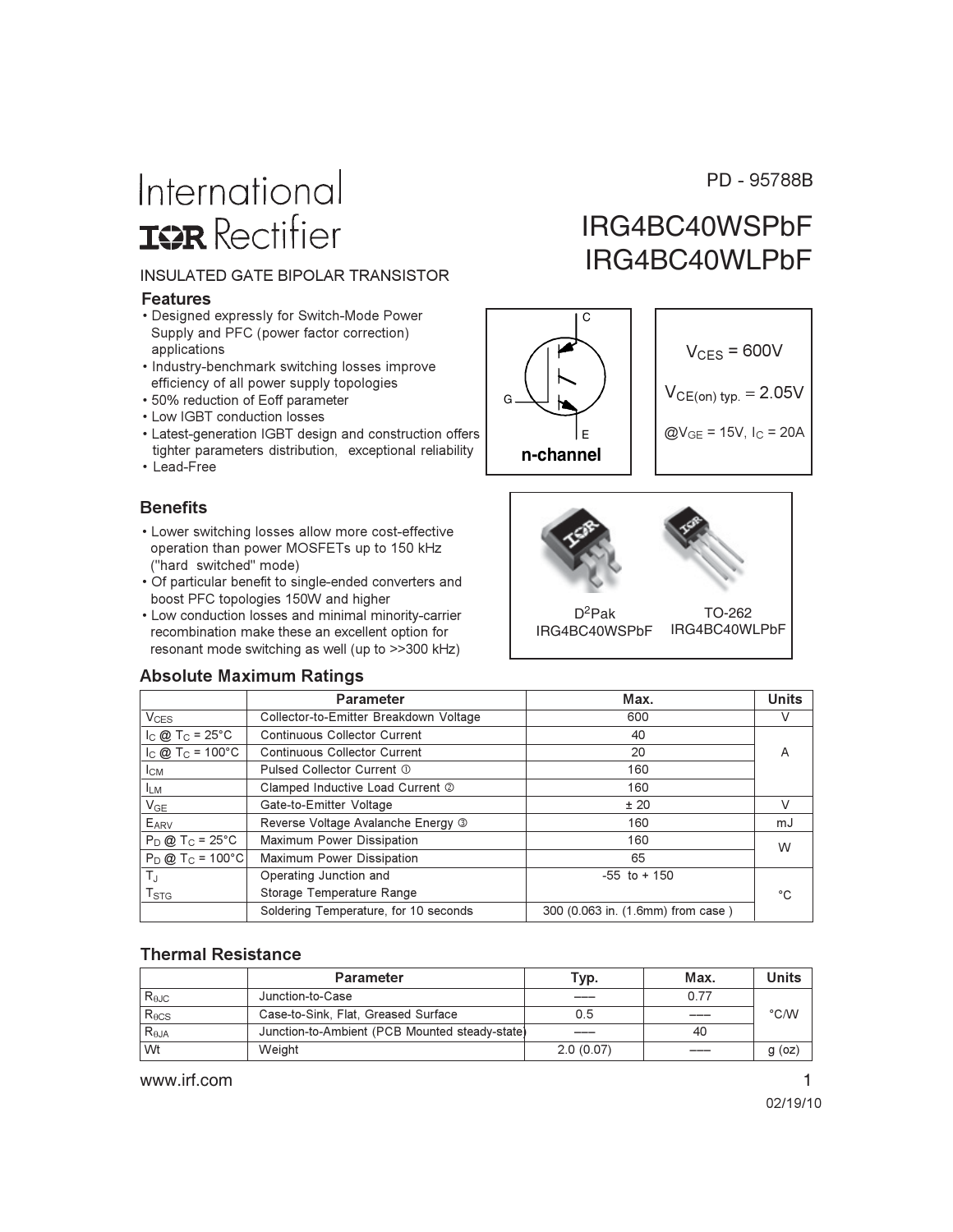#### International **IOR** Rectifier

#### Electrical Characteristics  $@T_J = 25°C$  (unless otherwise specified)

|                                        | <b>Parameter</b>                         | Min.                     | Typ. | Max.                     | <b>Units</b> | <b>Conditions</b>                                         |  |
|----------------------------------------|------------------------------------------|--------------------------|------|--------------------------|--------------|-----------------------------------------------------------|--|
| $V_{(BR)CES}$                          | Collector-to-Emitter Breakdown Voltage   | 600                      |      |                          | V            | $V_{GF} = 0V$ , $I_C = 250 \mu A$                         |  |
| $V_{(BR)ECS}$                          | Emitter-to-Collector Breakdown Voltage 4 | 18                       |      |                          | V            | $V_{GE} = 0V$ , $I_C = 1.0A$                              |  |
| $\Delta V_{\text{(BR)CES}}/\Delta T_J$ | Temperature Coeff. of Breakdown Voltage  | $\overline{\phantom{0}}$ | 0.44 | $\overline{\phantom{0}}$ | $V$ /°C      | $V_{GF} = 0V$ , $I_C = 1.0mA$                             |  |
|                                        | Collector-to-Emitter Saturation Voltage  |                          | 2.05 | 2.5                      |              | $I_{C}$ = 20A<br>$V_{GF}$ = 15V                           |  |
| $V_{CE(ON)}$                           |                                          |                          | 2.36 |                          | $\vee$       | See Fig.2, 5<br>$I_{C} = 40A$                             |  |
|                                        |                                          |                          | 1.90 | $\overline{\phantom{0}}$ |              | $I_C = 20A$ , $T_A = 150^{\circ}C$                        |  |
| V <sub>GE(th)</sub>                    | Gate Threshold Voltage                   | 3.0                      |      | 6.0                      |              | $V_{CF} = V_{GF}$ , $I_{C} = 250 \mu A$                   |  |
| $\Delta V_{GE(th)}/\Delta T_J$         | Temperature Coeff. of Threshold Voltage  |                          | 13   |                          | lmV/°Cl      | $V_{CF} = V_{GF}$ , $I_{C} = 250 \mu A$                   |  |
| $g_{\rm fe}$                           | Forward Transconductance 5               | 18                       | 28   | —                        | S            | $V_{CF} = 100 V, IC = 20A$                                |  |
| $I_{CES}$                              | Zero Gate Voltage Collector Current      |                          |      | 250                      | μA           | $V_{GE} = 0V$ , $V_{CE} = 600V$                           |  |
|                                        |                                          |                          |      | 2.0                      |              | $V_{GF} = 0V$ , $V_{CF} = 10V$ , $T_{J} = 25^{\circ}C$    |  |
|                                        |                                          |                          |      | 2500                     |              | $V_{GF} = 0V$ , $V_{CF} = 600V$ , $T_{J} = 150^{\circ}$ C |  |
| $I_{GES}$                              | Gate-to-Emitter Leakage Current          |                          |      | ±100                     | nA           | $V_{GF}$ = $\pm 20V$                                      |  |

#### Switching Characteristics  $@T_J = 25°C$  (unless otherwise specified)

|                                 | <b>Parameter</b>                  | Min. | Typ. | Max.                     | <b>Units</b> | <b>Conditions</b>                    |
|---------------------------------|-----------------------------------|------|------|--------------------------|--------------|--------------------------------------|
| $\mathsf{Q}_{\mathsf{g}}$       | Total Gate Charge (turn-on)       |      | 98   | 147                      |              | $I_{C} = 20A$                        |
| $Q_{ge}$                        | Gate - Emitter Charge (turn-on)   |      | 12   | 18                       | nС           | $V_{CC}$ = 400V<br>See Fig.8         |
| $Q_{gc}$                        | Gate - Collector Charge (turn-on) |      | 36   | 54                       |              | $V_{GF} = 15V$                       |
| <sub>l</sub> t <sub>d(on)</sub> | Turn-On Delay Time                |      | 27   | $\overline{\phantom{0}}$ |              |                                      |
| $\mathsf{t}_\mathsf{r}$         | <b>Rise Time</b>                  |      | 22   |                          | ns           | $T_J = 25^{\circ}C$                  |
| $t_{d(off)}$                    | Turn-Off Delay Time               |      | 100  | 150                      |              | $I_C = 20A$ , $V_{CC} = 480V$        |
| $t_f$                           | Fall Time                         | —    | 74   | 110                      |              | $V_{GF}$ = 15V, R <sub>G</sub> = 10Ω |
| $E_{on}$                        | Turn-On Switching Loss            |      | 0.11 | $\overline{\phantom{m}}$ |              | Energy losses include "tail"         |
| $E_{\text{off}}$                | Turn-Off Switching Loss           |      | 0.23 |                          | mJ           | See Fig. 9,10, 14                    |
| $E_{ts}$                        | <b>Total Switching Loss</b>       |      | 0.34 | 0.45                     |              |                                      |
| ∣ t <u>d(on)</u>                | Turn-On Delay Time                |      | 25   |                          |              | $T_{\rm d}$ = 150°C,                 |
| $ t_r$                          | <b>Rise Time</b>                  |      | 23   | —                        | ns           | $I_C$ = 20A, $V_{CC}$ = 480V         |
| $t_{d(off)}$                    | Turn-Off Delay Time               | –    | 170  |                          |              | $V_{GF}$ = 15V, R <sub>G</sub> = 10Ω |
| $ t_f $                         | <b>Fall Time</b>                  |      | 124  |                          |              | Energy losses include "tail"         |
| $E_{\rm ts}$                    | <b>Total Switching Loss</b>       |      | 0.85 | —                        | mJ           | See Fig. 10,11, 14                   |
| LE                              | Internal Emitter Inductance       |      | 7.5  |                          | nH           | Measured 5mm from package            |
| $C_{\text{ies}}$                | Input Capacitance                 |      | 1900 | —                        |              | $V_{GF} = 0V$                        |
| C <sub>oes</sub>                | Output Capacitance                |      | 140  |                          | рF           | $V_{CC}$ = 30V<br>See Fig. 7         |
| $C_{res}$                       | Reverse Transfer Capacitance      |      | 35   |                          |              | $f = 1.0$ MHz                        |

Notes:

- $\circled{1}$  Repetitive rating; V<sub>GE</sub> = 20V, pulse width limited by max. junction temperature. (See fig. 13b)
- $\circled{2}$   $V_{CC}$  = 80%( $V_{CES}$ ),  $V_{GE}$  = 20V, L = 10µH, R<sub>G</sub> = 10 $\Omega$ , (See fig. 13a)
- 3 Repetitive rating; pulse width limited by maximum junction temperature.
- 4 Pulse width  $\leq$  80µs; duty factor  $\leq$  0.1%.
- <sup>5</sup> Pulse width 5.0µs, single shot.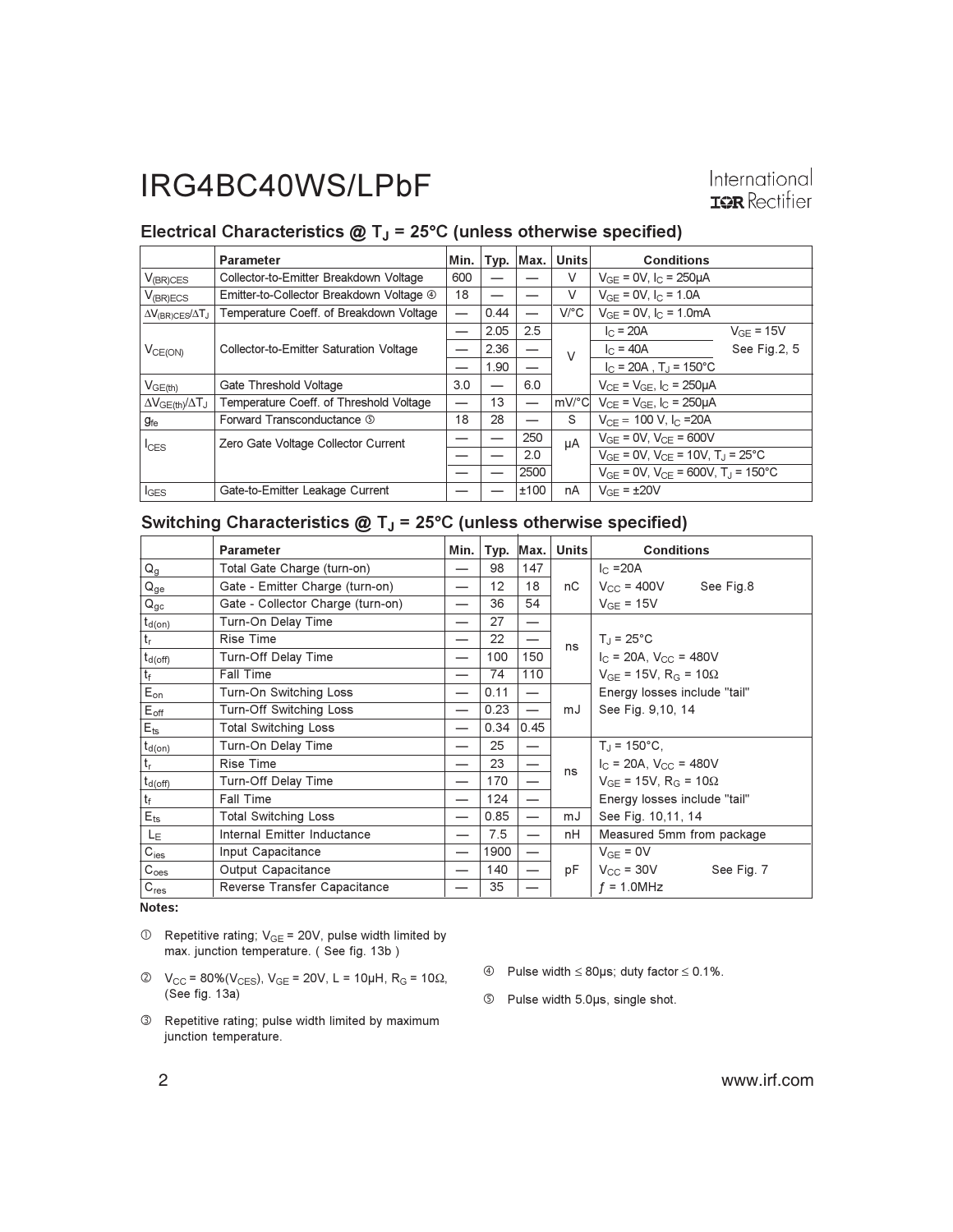International **IOR** Rectifier

## IRG4BC40WS/LPbF



Fig. 1 - Typical Load Current vs. Frequency (Load Current =  $I_{RMS}$  of fundamental)



**Fig. 2 - Typical Output Characteristics Fi** 

**g. 3 -** Typical Transfer Characteristics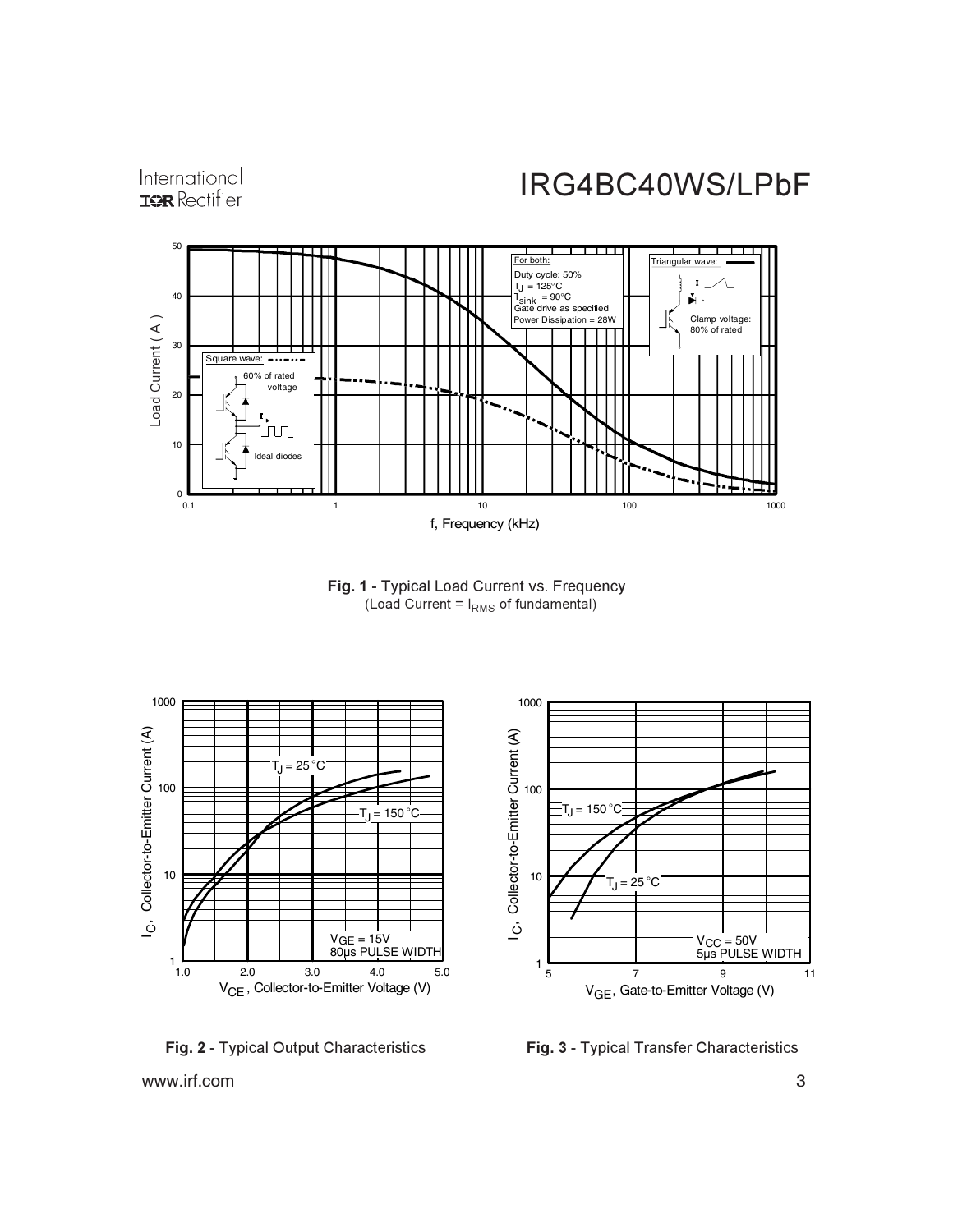#### International **IOR** Rectifier



Fig. 4 - Maximum Collector Current vs. Case Temperature



**Fig. 5 - Typical Collector-to-Emitter Voltage** vs. Junction Temperature



Fig. 6 - Maximum Effective Transient Thermal Impedance, Junction-to-Case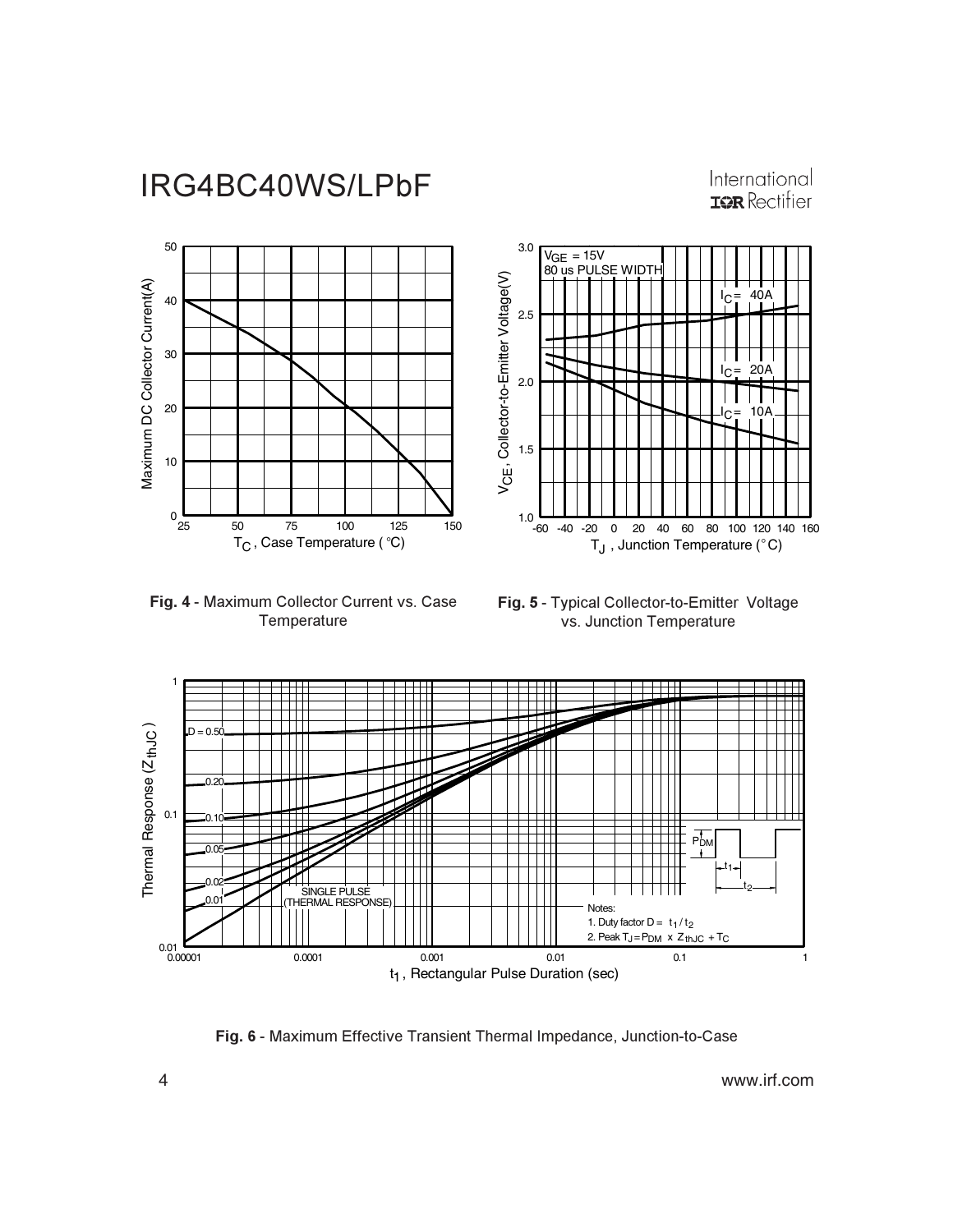International **IOR** Rectifier







Fig. 9 - Typical Switching Losses vs. Gate Resistance

### IRG4BC40WS/LPbF







Fig. 10 - Typical Switching Losses vs. Junction Temperature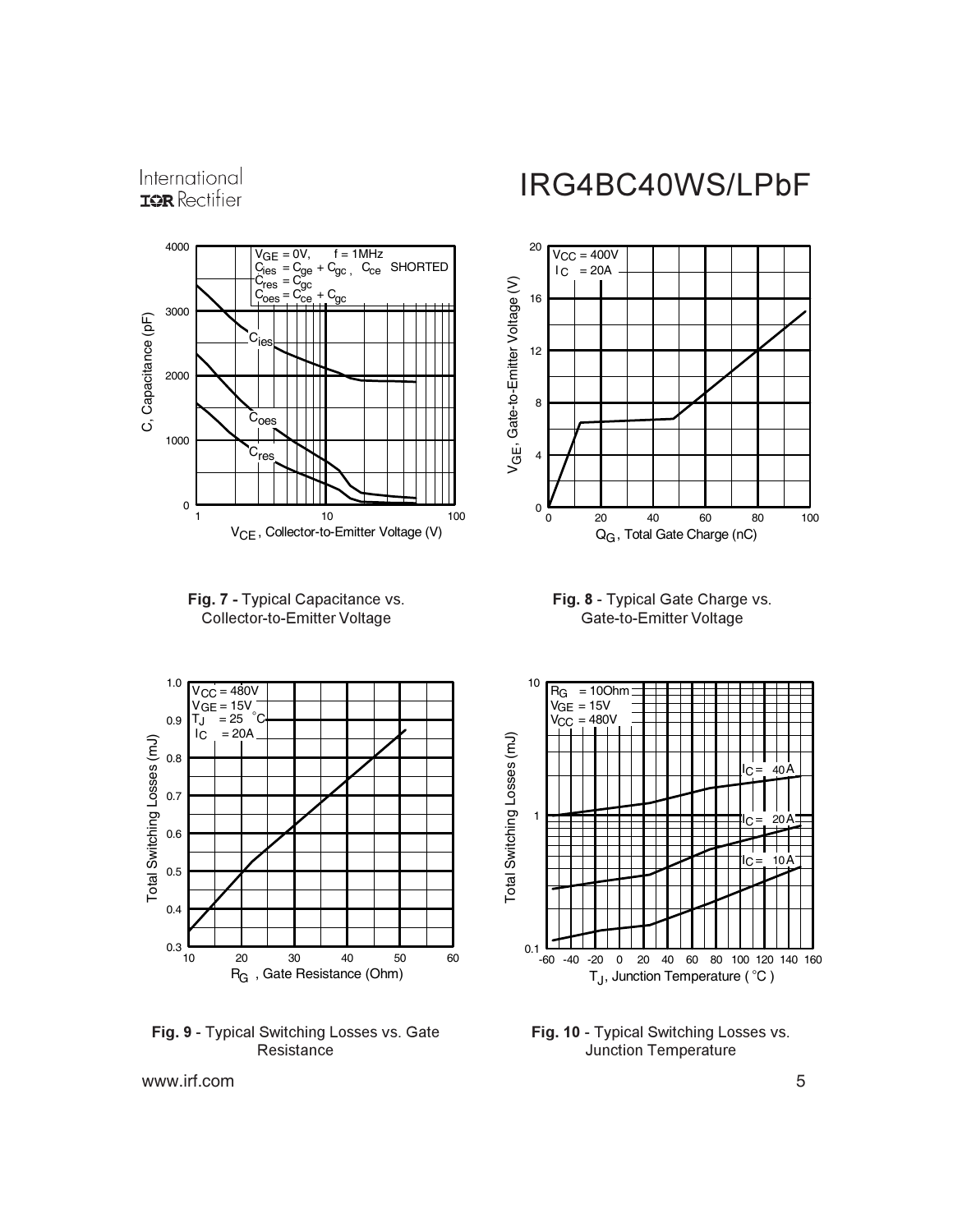







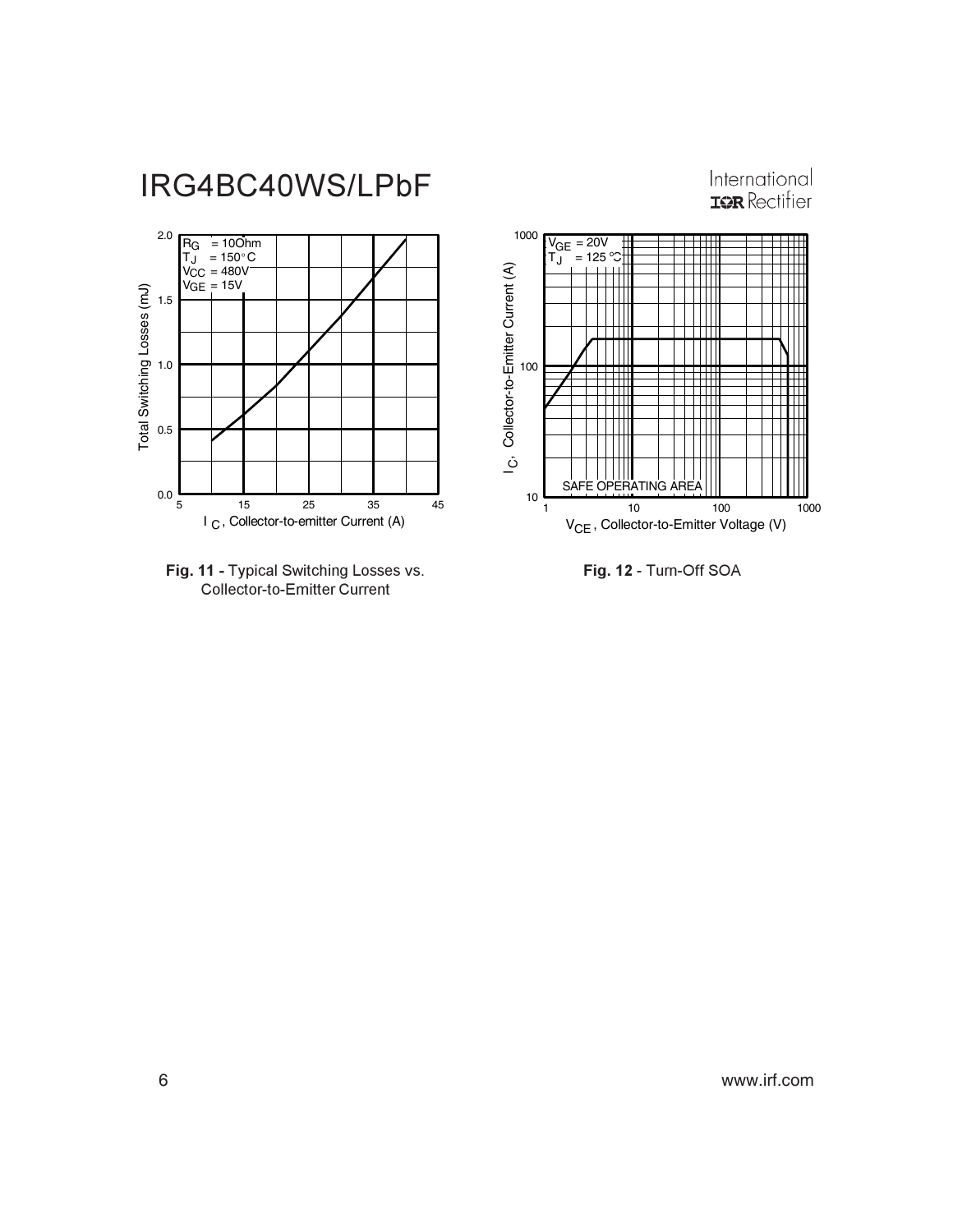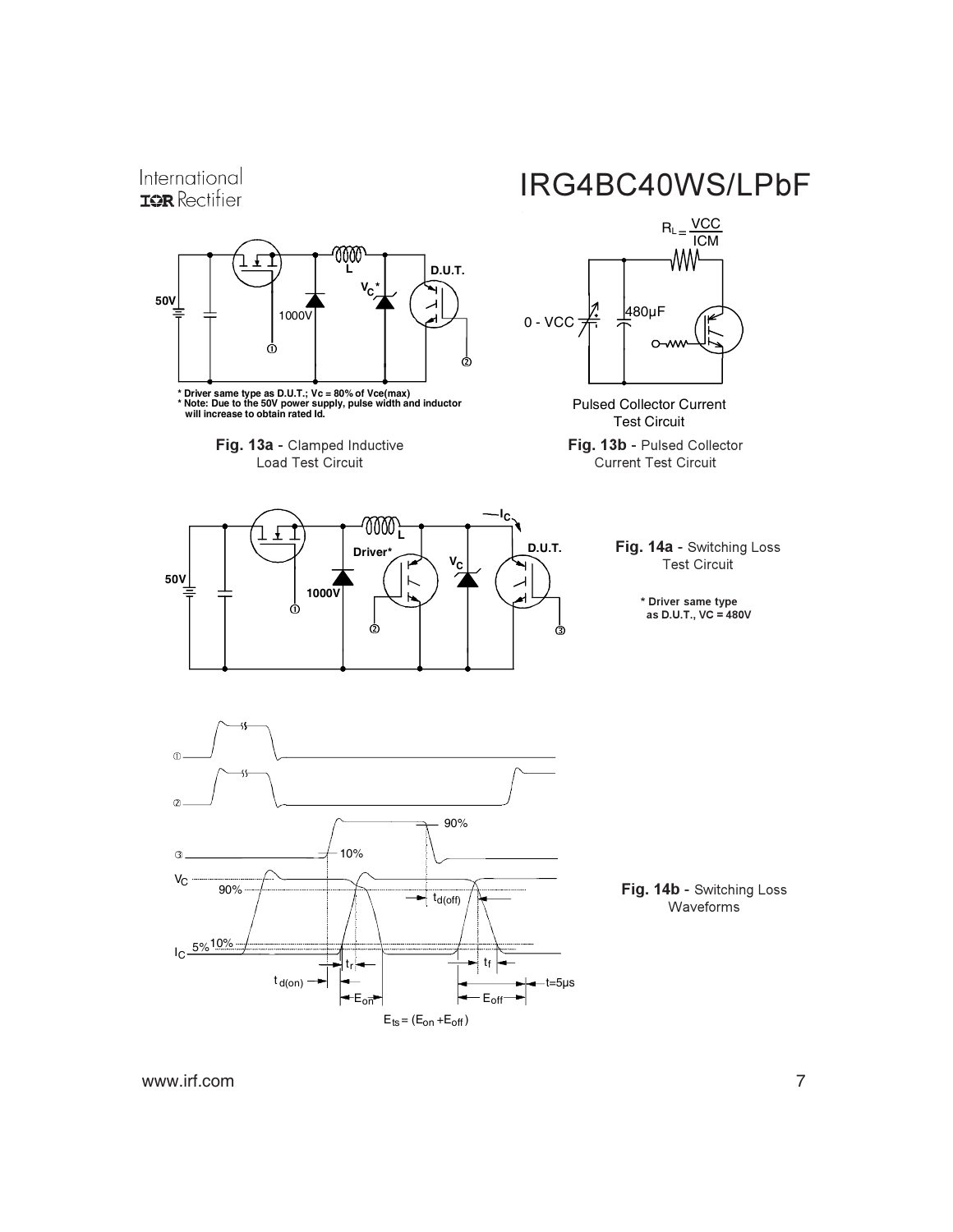### D<sup>2</sup>Pak Package Outline

Dimensions are shown in millimeters (inches)









| International        |
|----------------------|
| <b>ISR</b> Rectifier |

| ş              | <b>DIMENSIONS</b>  |            |  |                    |            |     |
|----------------|--------------------|------------|--|--------------------|------------|-----|
| $r$ OOZ.       | <b>MILLIMETERS</b> |            |  | <b>INCHES</b>      | $MM-0Z$    |     |
|                | MIN.               | MAX.       |  | MIN.               | MAX.       |     |
| A              | 4.06               | 4.83       |  | .160               | .190       |     |
| A <sub>1</sub> | O. O O             | 0.254      |  | .000               | .010       |     |
| ь              | 0.51               | 0.99       |  | .020               | .039       |     |
| b <sub>1</sub> | O.51               | 0.89       |  | .020               | .035       | 5   |
| <b>b2</b>      | 1.14               | 1.78       |  | .045               | .070       |     |
| ь3             | 1.14               | 1.73       |  | .045               | .068       | 6   |
| $\circ$        | 0.38               | 0.74       |  | .015               | .029       |     |
| c <sub>1</sub> | 0.38               | 0.58       |  | .015               | .023       | 5   |
| C <sub>2</sub> | 1.14               | 1,65       |  | .045               | .065       |     |
| D              | 8.38               | 9.65       |  | .330               | .380       | 3   |
| D <sub>1</sub> | 6,86               |            |  | .270               |            | 4   |
| Ε              | 9.65               | 10.67      |  | .380               | .420       | 3,4 |
| E1             | 6.22               |            |  | .245               |            | 4   |
| ÷              | 2.54               | <b>BSC</b> |  | .100               | <b>BSC</b> |     |
| н              | 14,61              | 15.88      |  | .575               | .625       |     |
| Е              | 1.78               | 2.79       |  | .070               | .110       |     |
| L1             |                    | 1.65       |  |                    | .066       | 4   |
| L2             |                    | 1,78       |  |                    | .070       |     |
| L3             | 0.25               | <b>BSC</b> |  | .010<br><b>BSC</b> |            |     |
| L4             | 4.78               | 5.28       |  | .188               | .208       |     |

1. DIMENSIONING AND TOLERANGING PER ASME Y14.5M-1994

2. DIMENSIONS ARE SHOWN IN MILLIMETERS [INCHES]

A CONSIDER THE CONTINUES OF THE PLASH. MOLD FLASH SHALL NOT EXCEED<br>0.127 [.005"] PER SIDE, THESE DMENSIONS ARE MEASURED AT THE OUTMOST<br>EXTREMES OF THE PLASTIC BODY AT DATUM H.

 $\overbrace{A}\overline{A}$ THERMAL PAD CONTOUR OPTIONAL WITHIN DIMENSION E, L1, D1 & E1,

SOMENSION BY AND CI APPLY TO BASE METAL ONLY. 6. DATUM A & B TO BE DETERMINED AT DATUM PLANE H.

7. CONTROLLING DIMENSION: INCH.

8. OUTLINE CONFORMS TO JEDEC OUTLINE TO-263AB.

**LEAD ASSIGNMENTS** 

**DIODES** 1. – ANODE (TWO)<br>2. 4. – CATHODE<br>3. – ANODE  $DE)$  / OPEN (ONE DIE)



### D<sup>2</sup>Pak Part Marking Information



Note: For the most current drawing please refer to IR website at http://www.irf.com/package/pkigbt.html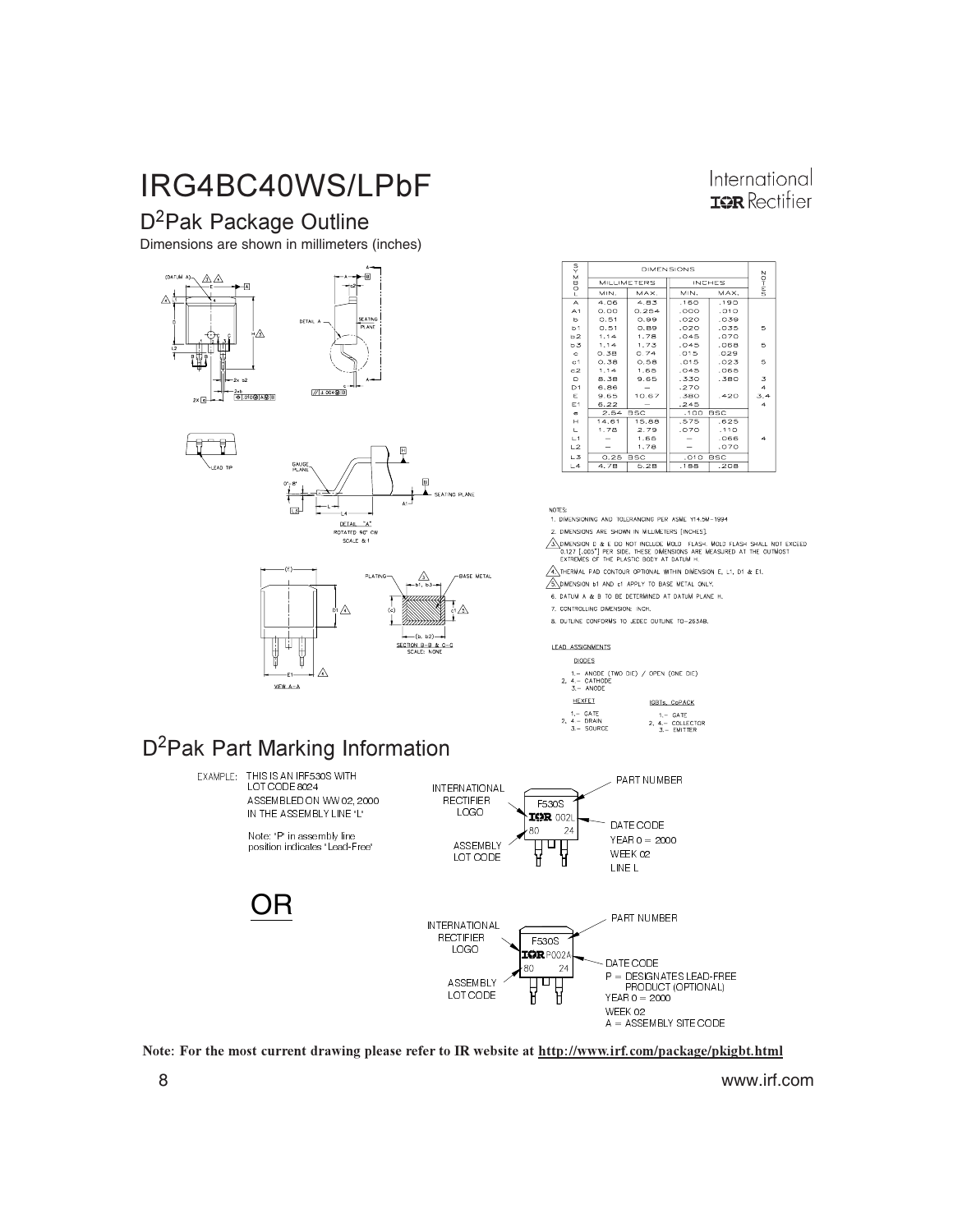#### International **IOR** Rectifier

### TO-262 Package Outline

Dimensions are shown in millimeters (inches)



## IRG4BC40WS/LPbF

| S<br>∡x        | <b>DIMENSIONS</b>  |       |               |                  |     |  |
|----------------|--------------------|-------|---------------|------------------|-----|--|
|                | <b>MILLIMETERS</b> |       | <b>INCHES</b> | O<br>T<br>E<br>S |     |  |
| B<br>O<br>L    | MIN.               | MAX.  | MIN.          | MAX.             |     |  |
| A              | 4.06               | 4.83  | .160          | .190             |     |  |
| A1             | 2.03               | 3.02  | .080          | ,119             |     |  |
| b              | 0.51               | 0.99  | .020          | .039             |     |  |
| h <sub>1</sub> | 0.51               | 0.89  | .020          | .035             | 5   |  |
| b2             | 1.14               | 1.78  | .045          | .070             |     |  |
| b3             | 1.14               | 1.73  | .045          | .068             | 5   |  |
| c              | 0.38               | 0.74  | .015          | .029             |     |  |
| c1             | 0.38               | 0.58  | .015          | .023             | 5   |  |
| c2             | 1.14               | 1.65  | .045          | .065             |     |  |
| D              | 8.38               | 9.65  | .330          | .380             | 3   |  |
| D <sub>1</sub> | 6.86               |       | .270          |                  | 4   |  |
| E              | 9.65               | 10.67 | .380          | .420             | 3,4 |  |
| E1             | 6.22               |       | .245          |                  | 4   |  |
| e              | 2.54 BSC           |       | .100 BSC      |                  |     |  |
| L              | 13.46              | 14.10 | .530          | .555             |     |  |
| L1             |                    | 1.65  |               | .065             | 4   |  |
| L2             | 3.56               | 3.71  | .140          | .146             |     |  |

.<br>Are shown in Millimeters finche SH SHALL NOT EXCEED

 $L1, D1 & E E$ 

AND of APPLY METAL ONLY .<br>Nati

.<br>IRM TO JEDEC TO-262 EXCEPT AT(mox.), b(mín.) AND DT(mín.)<br>NS DERIVED THE ACTUAL PACKAGE OUTLINE. - QUTLINE CONI<br>WHERE DIMENS

.<br>Die) / Open (one die)



### TO-262 Part Marking Information



Note: For the most current drawing please refer to IR website at http://www.irf.com/package/pkigbt.html www.irf.com